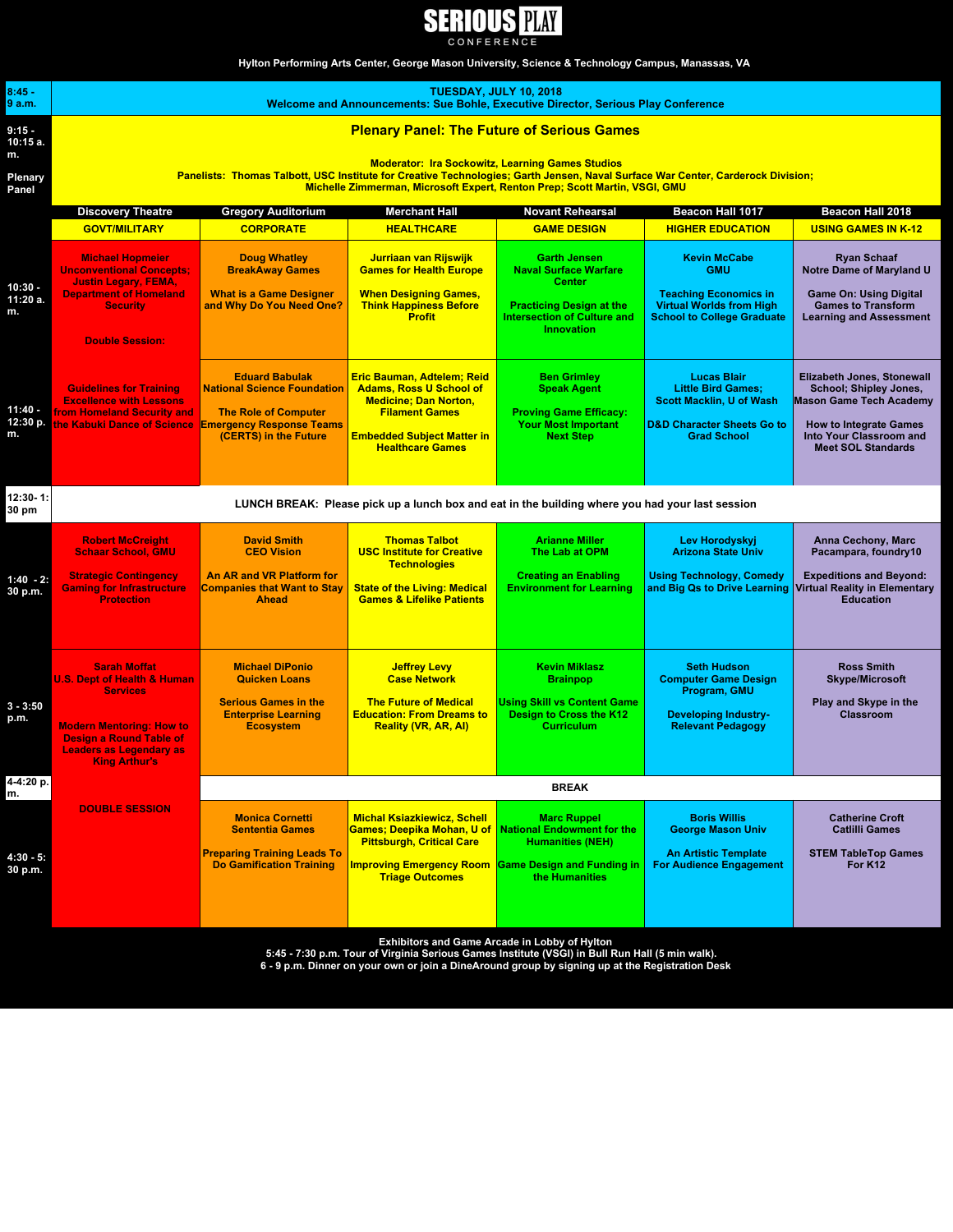|                             | Hylton Performing Arts Center, George Mason University, Science & Technology Campus, Manassas, VA<br>Wednesday, July 11, 2018                                                 |                                                                                                                                                             |                                                                                                                                                                           |                                                                                                                                                   |                                                                                                                                                                                             |                                                                                                                                                                                              |  |  |
|-----------------------------|-------------------------------------------------------------------------------------------------------------------------------------------------------------------------------|-------------------------------------------------------------------------------------------------------------------------------------------------------------|---------------------------------------------------------------------------------------------------------------------------------------------------------------------------|---------------------------------------------------------------------------------------------------------------------------------------------------|---------------------------------------------------------------------------------------------------------------------------------------------------------------------------------------------|----------------------------------------------------------------------------------------------------------------------------------------------------------------------------------------------|--|--|
|                             | No Plenary. Go Directly to Session Classrooms                                                                                                                                 |                                                                                                                                                             |                                                                                                                                                                           |                                                                                                                                                   |                                                                                                                                                                                             |                                                                                                                                                                                              |  |  |
|                             | <b>Merchant Hall</b>                                                                                                                                                          | <b>Discovery Auditorium</b>                                                                                                                                 | <b>Gregory Theatre</b>                                                                                                                                                    | <b>Novant Rehearsal</b>                                                                                                                           | Beacon Hall 1017                                                                                                                                                                            | <b>Beacon Hall 1018</b>                                                                                                                                                                      |  |  |
|                             | <b>GOVT/MILITARY</b>                                                                                                                                                          | <b>CORPORATE</b>                                                                                                                                            | <b>HEALTHCARE</b>                                                                                                                                                         | <b>GAME DESIGN</b>                                                                                                                                | <b>HIGHER EDUCATION</b>                                                                                                                                                                     | <b>USING GAMES IN K-12</b>                                                                                                                                                                   |  |  |
| $9:15-$<br>10:15 a.<br>m.   | <b>Dan Little</b><br><b>Research Institute for</b><br><b>European and American</b><br><b>Studies</b><br><b>Refining Terror Behavior</b><br><b>Heuristics Through Modeling</b> | <b>Morten Jaeger</b><br><b>Workz</b><br><b>Using Serious Games to Tell</b><br>the Story You Want                                                            | <b>Craig Goolsby</b><br><b>Uniformed Services Univ</b><br><b>National Center for Disaster</b><br><b>Medicine &amp; Public Health</b><br><b>Cutting Edge Casualty Care</b> | <b>Jenn McNamara</b><br><b>BreakAway Games</b><br><b>Client-Centered Serious</b><br><b>Games Design</b>                                           | <b>Eric Gordon</b><br><b>Emerson College</b><br><b>Meaningful Inefficiencies:</b><br><b>How Play Can Lead to Trust</b><br>and Engagement                                                    | <b>Glen Hoptman, How to Think</b><br>Like; Mark Johnston, SCPS;<br>Henry Kelly, U Mich; Lara<br>Heneman, IYF; Phaedra<br><b>Boinodiris, IBM</b><br>Games, Knowledge and<br><b>Assessment</b> |  |  |
|                             | <b>Alicia Sanchez</b><br><b>Defense Acquisition Univ</b>                                                                                                                      | <b>Anders Gronstedt</b><br><b>Gronstedt Group</b>                                                                                                           | <b>David Metcalf</b><br><b>UCF Inst for Sim + Training</b>                                                                                                                | <b>Daniel Greenberg</b><br><b>Media Rez</b>                                                                                                       | <b>Carole Bagley</b><br><b>University of St. Thomas</b>                                                                                                                                     | <b>Phaedra Boinodiris</b><br><b>IBM</b>                                                                                                                                                      |  |  |
| $10:30 -$<br>11:20 a.<br>m. | <b>The Role of Games in</b><br><b>Memory Formation for</b><br>Learning                                                                                                        | <b>How Games, Augmented and</b><br><b>Virtual Reality Are Disrupting</b><br><b>Corporate Learning</b>                                                       | <b>Blockchain for Games: The</b><br><b>Global Impact on Health.</b><br><b>Finance and Media</b>                                                                           | <b>Finding SBIR Funding</b><br>For an Indie                                                                                                       | <b>Virtual Worlds: Serious Play.</b><br><b>Learning + Gaming</b><br><b>Effectiveness</b>                                                                                                    | <b>Out Thinking Old School</b><br><b>Concepts</b>                                                                                                                                            |  |  |
| 11:20-                      |                                                                                                                                                                               |                                                                                                                                                             |                                                                                                                                                                           | <b>BREAK</b>                                                                                                                                      |                                                                                                                                                                                             |                                                                                                                                                                                              |  |  |
| 11:40 am                    | <b>James Piechocki</b><br><b>Raytheon Blackbird</b>                                                                                                                           | <b>Chitra Sarma</b><br><b>Organisations &amp; Alternatives</b>                                                                                              | <b>Brad Tanner</b><br><b>HealthImpact.studio</b>                                                                                                                          | <b>Kelly Whitney, iCivics</b><br><b>Dan Norton, Filament Games</b>                                                                                | <b>Tony Crider</b><br><b>Elon University</b>                                                                                                                                                | <b>Tammie Schrader</b><br><b>State of Washington</b>                                                                                                                                         |  |  |
| 11:40<br>12:30              | <b>How VR Training for the V22</b><br><b>Osprey Is Changing How</b><br><b>Marines Learn</b>                                                                                   | <b>Consulting</b><br><b>Using Traditional Games for</b><br><b>Org Culture Building</b>                                                                      | <b>Engaging Learners with</b><br><b>Impact-Focused Virtual</b><br><b>Reality Games</b>                                                                                    | <b>Nurturing Client/Designer</b><br><b>Relationships</b>                                                                                          | <b>Creating Epic Final Exams</b><br><b>Using Games</b>                                                                                                                                      | <b>Building a State-Wide, Game-</b><br><b>Based Science Curriculum</b>                                                                                                                       |  |  |
| 12:30-<br>1:30 pm           |                                                                                                                                                                               | LUNCH BREAK: Pick up a lunch box and eat in the building where you had your last session; if you were in the Hylton, go to the Scene Shop                   |                                                                                                                                                                           |                                                                                                                                                   |                                                                                                                                                                                             |                                                                                                                                                                                              |  |  |
| $1:30 -$<br>2:20 p.<br>m.   | <b>Brenda Bannan</b><br><b>College of Education and</b><br><b>Human Development, GMU</b><br><b>Live Sims for First</b><br><b>Responder Training</b>                           | <b>Lisa Holman</b><br><b>U.S. Postal Service (USPS)</b><br><b>Cary Harr, Deloitte</b><br><b>A Gamification Approach to</b><br><b>Cybersecurity Training</b> | <b>Dennis Glenn</b><br><b>Dennis Glenn LLC</b><br><b>Collaborative Techniques to</b><br><b>Design and Market 3D Virtual</b><br><b>Healthcare Simulations</b>              | Mitch Weisburgh, Games4Ed<br><b>Scott Brewster</b><br><b>Triad Interactive Media</b><br><b>Why Do Pilots</b>                                      | <b>Ben Chang</b><br><b>Rensselaer Polytechnic</b><br><b>Creativity and Criticality in</b><br><b>Game Design and</b><br><b>Contemporary Art</b>                                              | <b>Paul Darvasi</b><br><b>York University</b><br><b>Global Culture,</b><br>Psychogeography and<br><b>Gaming the City</b>                                                                     |  |  |
| $2:30 - 3:$<br>20 p.m.      | <b>Dominick Wright</b><br><b>Institute for Defense</b><br><b>Analysis</b><br><b>Tow the Air Force Addresses</b><br><b>Training and Analysis</b>                               | <b>Dov Jacobson</b><br><b>Games that Work</b><br><b>Win the Boss Fight:</b><br><b>Get Management Support</b><br><b>For Your Serious Game</b>                | <b>Dmitriy Babichenko, Ravi</b><br><b>Patel, Loren Grieve</b><br><b>Univ. of Pittsburgh</b><br><b>Managing Game Design to</b><br><b>Transformational Outcomes</b>         | <b>James Kiggens</b><br><b>Adtalem Global Education</b><br>Leveraging the Uplift in VR to<br><b>Enhance Game-Based</b><br><b>Learning</b>         | <b>Rajiv Vaid Basalawmolt</b><br><b>Aahus University</b><br>The Value of Game-based<br><b>Learning + Entrepreneurial</b><br><b>Principles</b>                                               | <b>Michelle Zimmerman</b><br><b>Renton Prep</b><br><b>Integrating Technology into</b><br><b>Classrooms for Multi</b><br><b>Discipline Learning</b>                                           |  |  |
| 3:20 -                      |                                                                                                                                                                               |                                                                                                                                                             |                                                                                                                                                                           | <b>BREAK</b>                                                                                                                                      |                                                                                                                                                                                             |                                                                                                                                                                                              |  |  |
| 3:40 pm                     | <b>Barry Kinsey</b>                                                                                                                                                           | John Kolm                                                                                                                                                   | <b>Todd Chang</b>                                                                                                                                                         | <b>Dan Norton</b>                                                                                                                                 | <b>David Gagnon</b>                                                                                                                                                                         | <b>Peggy Sheehy</b>                                                                                                                                                                          |  |  |
|                             | <b>FEMA</b>                                                                                                                                                                   | <b>Team Results USA</b>                                                                                                                                     | <b>Children's Hospital LA/USC</b>                                                                                                                                         | <b>Filament Games</b>                                                                                                                             | <b>University of Wisconsin</b>                                                                                                                                                              | <b>Suffern Middle School</b>                                                                                                                                                                 |  |  |
| $3:40-4:$<br>30 p.m.        | <b>How FEMA Prepares Leaders</b><br>for Continuity in Face of<br><b>Terrorism</b>                                                                                             | <b>Reality-Based Gaming</b><br><b>Without Computers</b>                                                                                                     | <b>Measuring Healthcare</b><br><b>Outcomes Using Games,</b><br><b>Sims and VR</b>                                                                                         | <b>The State of VR Learning</b><br><b>Devices and Best Use</b>                                                                                    | <b>Developing Theory-Based,</b><br><b>Low Cost, Short Duration</b><br><b>Science Learning Games</b>                                                                                         | <b>Excalibur: A Student Game</b><br><b>Design Class</b>                                                                                                                                      |  |  |
| $4:40 - 5:$<br>30 p.m.      | <b>Jim Lacey</b><br><b>Marine Corps War College</b><br><b>What the Military Has</b><br><b>Learned about Training</b><br><b>Adults</b>                                         | <b>Morten Jaeger</b><br><b>Workz</b><br><b>Games to Develop Executive</b><br><b>Team Collaboration</b>                                                      | <b>Kevin Holloway</b><br><b>Uniformed Services Univ of</b><br>the Health Sciences<br><b>Training in PTSD</b><br><b>Assessment and Theory</b>                              | <b>Judy Hale</b><br><b>Hale Associates Center</b><br><b>Updating Certification:</b><br><b>Providing Robust</b><br><b>Assessment through Games</b> | Daniel Siegel, Full Sail; Ben<br><b>Chang, Rensselaer; Sang</b><br>Nam, GMU; Scott Mackin, U<br><b>Washington; David Gagnon,</b><br><b>U</b> Wisconsin<br><b>Serious Games in Higher Ed</b> | <b>Bron Stuckey</b><br><b>Innovative Educational Ideas</b><br><b>Making an Impact with</b><br><b>Gameful Practices: A Few of</b><br>the Best Examples I've Seen                              |  |  |

6 - 10 p.m. Game Night. Enjoy playing games with the winners of the Serious Play Board Game Award program in the Scene Shop.<br>Pizza, salad and soft drinks will be served. Price: \$15. If you did not buy a ticket, it can be

**7:30 - 8:30 p.m. Sam Adkins, Analyst, Metaari, Gregory Theatre: The 2018-2023 Worldwide Game-Based Learning Market Report**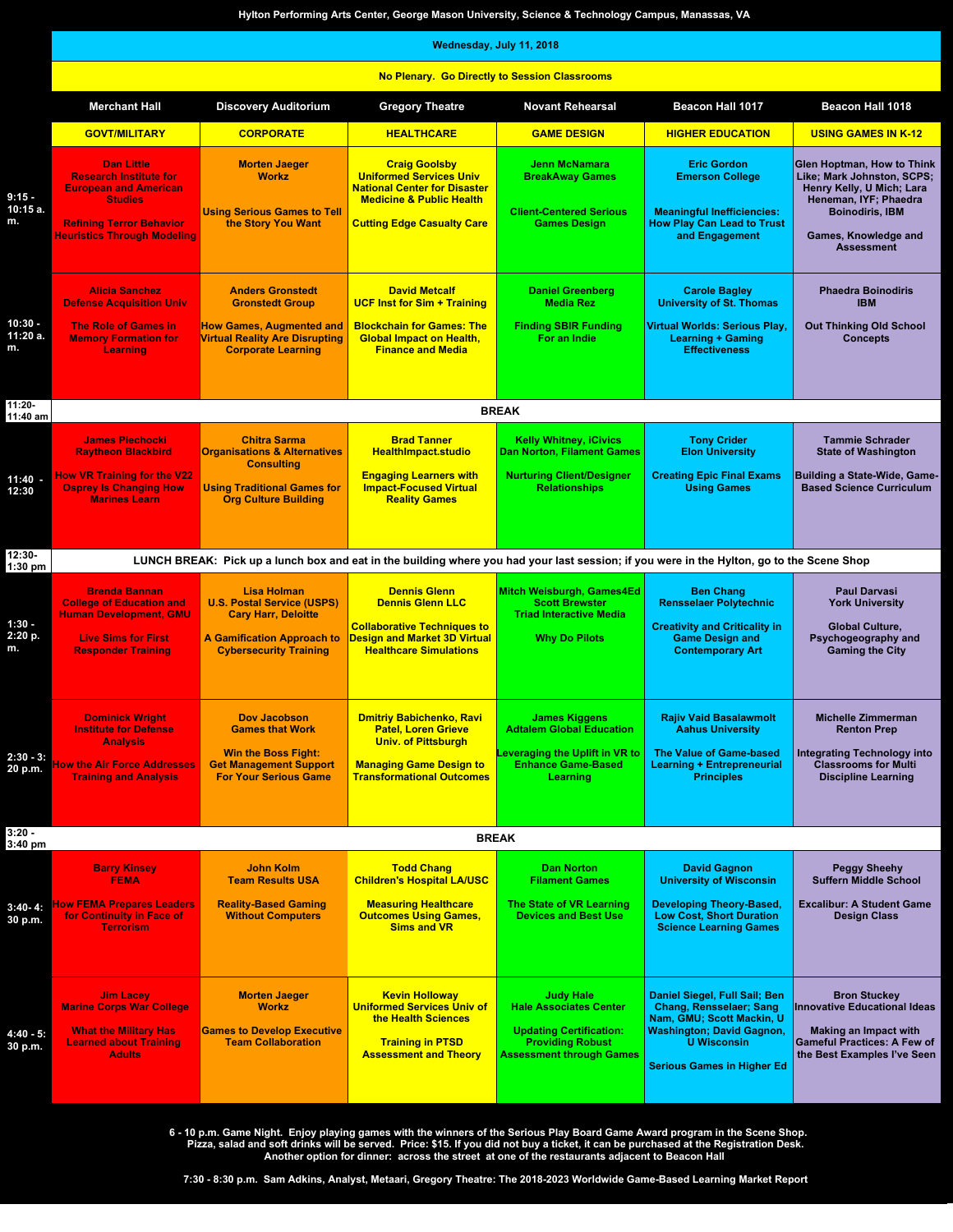|                             | Hylton Performing Arts Center, George Mason University, Science & Technology Campus, Manassas, VA                                                                                                |                                                                                                                                                                     |                                                                                                                                                                                         |                                                                                                                                                                                            |                                                                                                                                                                             |                                                                                                                                                                           |  |  |  |
|-----------------------------|--------------------------------------------------------------------------------------------------------------------------------------------------------------------------------------------------|---------------------------------------------------------------------------------------------------------------------------------------------------------------------|-----------------------------------------------------------------------------------------------------------------------------------------------------------------------------------------|--------------------------------------------------------------------------------------------------------------------------------------------------------------------------------------------|-----------------------------------------------------------------------------------------------------------------------------------------------------------------------------|---------------------------------------------------------------------------------------------------------------------------------------------------------------------------|--|--|--|
|                             | THURSDAY, JULY 12, 2018                                                                                                                                                                          |                                                                                                                                                                     |                                                                                                                                                                                         |                                                                                                                                                                                            |                                                                                                                                                                             |                                                                                                                                                                           |  |  |  |
|                             |                                                                                                                                                                                                  | <b>Go Directly to Session Classrooms</b>                                                                                                                            |                                                                                                                                                                                         |                                                                                                                                                                                            |                                                                                                                                                                             |                                                                                                                                                                           |  |  |  |
|                             | <b>Merchant Hall</b>                                                                                                                                                                             | Beacon Hall 1017                                                                                                                                                    | <b>Gregory Theatre</b>                                                                                                                                                                  | <b>Discovery Auditorium</b>                                                                                                                                                                | <b>Novant Rehearsal</b>                                                                                                                                                     | Beacon Hall 1018                                                                                                                                                          |  |  |  |
|                             | <b>GOVT/MILITARY</b>                                                                                                                                                                             | <b>CORPORATE</b>                                                                                                                                                    | <b>HEALTHCARE</b>                                                                                                                                                                       | <b>HOW TO GET FUNDING</b>                                                                                                                                                                  | <b>HIGHER EDUCATION</b>                                                                                                                                                     | <b>K-12 &amp; MUSEUM GAMES</b>                                                                                                                                            |  |  |  |
| $9:15 -$<br>10:15 a.<br>m.  | <b>Garth Jensen</b><br><b>Naval Surface Warfare</b><br><b>Center</b><br><b>Using MMOWGLI to Reframe</b><br><b>Wicked Problems as Grand</b><br><b>Challenges</b>                                  | <b>Christopher Lazzaro</b><br><b>MetaMythic</b><br><b>How to Get Employee</b><br><b>Engagement for Tough</b><br><b>Topics like Compliance</b>                       | <b>Rhonda Moore, DHHS; Owen</b><br>Gottlieb, RIT: Thomas Talbot.<br><b>USC; Ross Smith, Microsoft</b><br><b>Chronic Pain and Disability:</b><br><b>Games to Transform Care</b>          | <b>James Gatto</b><br><b>Sheppard Mullin</b><br>Don't Play with the Law:<br><b>Advice for Game Developers</b>                                                                              | <b>Sang Nam</b><br><b>Computer Design, GMU</b><br><b>Collaborative Game</b><br><b>Development Programs with</b><br><b>Other Parts of the Univ</b>                           | <b>James Collins, FableVision</b><br>Seema Rao, Brilliant Idea<br><b>Studio, Cleveland Art</b><br><b>Effie Kapsalis, Smithsonian</b><br><b>Games in Museums</b>           |  |  |  |
| 10:20-<br>11:10 a.<br>m.    | <b>Michael Freeman</b><br><b>Naval Postgraduate School</b><br><b>Strategic Experimentation</b><br><b>Through Innovative,</b><br><b>Multiplayer, Online Games</b>                                 | <b>Jonathan Southgate</b><br><b>University of Maryland,</b><br><b>College Park</b><br><b>Leveraging Branching Sims</b><br>in Management Education                   | <b>Miriam Adil</b><br><b>GRID</b><br><b>Using Mobile Games to</b><br><b>Inspire Meaningful Behavior</b><br><b>Change</b>                                                                | Ed Metz, U.S. Dept of Ed;<br><b>Helen Wechsler, Inst of</b><br><b>Museum + Library Services</b><br><b>SBIR Grants Available to</b><br><b>Schools, Museums and</b>                          | <b>Barbara Chamberlin, New</b><br><b>Mexico State; Bob Hone,</b><br>American U; David Gagnon,<br><b>U Wisc; John Sharp, Parsons</b><br><b>University-Affiliated Studios</b> | <b>Stephanie Hull, Woodrow</b><br><b>Wilson Natl Fellowship</b><br>Foundation; Rebecca Rufo-<br><b>Tepper, Inst of Play</b><br><b>Games-Based Learning</b>                |  |  |  |
| $11:15 -$                   |                                                                                                                                                                                                  |                                                                                                                                                                     |                                                                                                                                                                                         | <b>Libraries</b><br><b>BREAK</b>                                                                                                                                                           |                                                                                                                                                                             | For U.S. History                                                                                                                                                          |  |  |  |
| 11:30                       | <b>Jonathan Estes</b>                                                                                                                                                                            | <b>Stephen Baer</b>                                                                                                                                                 | <b>Roger Stark</b>                                                                                                                                                                      | <b>Tony Beck</b>                                                                                                                                                                           | <b>Ben Stokes</b>                                                                                                                                                           | <b>Sion Lanini</b>                                                                                                                                                        |  |  |  |
|                             | <b>Smart Games Systems</b>                                                                                                                                                                       | <b>The Game Agency</b>                                                                                                                                              | <b>Brainware Learning</b><br><b>Company</b>                                                                                                                                             | <b>National Institute of Health</b>                                                                                                                                                        | <b>American University</b>                                                                                                                                                  | <b>DreamRider Productions</b>                                                                                                                                             |  |  |  |
| 11:40 a.<br>m. -- 12:<br>30 | <b>Building Game Culture for</b><br><b>Behavior Change and</b><br><b>Innovation</b>                                                                                                              | <b>How Companies Can Train</b><br><b>Employee Brains</b><br>with Games                                                                                              | <b>Building Learning Capacity</b><br>in Clinical Training                                                                                                                               | <b>NIH Funding Workshop for</b><br><b>STEM Games - SBIR, STTR</b><br>and R25 Research Education                                                                                            | <b>Why Assessment HasTo Be</b><br><b>Part of the Design Process</b>                                                                                                         | Using Story, Arts &<br><b>Gamification to Inspire Real-</b><br><b>World Action</b>                                                                                        |  |  |  |
| $12:30 -$<br>1:30 p.<br>m.  |                                                                                                                                                                                                  |                                                                                                                                                                     | Pick up a lunch box and eat in the same building where you had the last session                                                                                                         |                                                                                                                                                                                            |                                                                                                                                                                             |                                                                                                                                                                           |  |  |  |
| $1:30 - 2:$<br>20 p.m.      | <b>Tyler Gates</b><br><b>Brightline Interactive &amp;</b><br><b>VR/AR Association</b><br><b>How VR is Changing the</b><br><b>Landscape for Govt and</b><br><b>Military Simulation + Training</b> | <b>Terrence Gargiulo</b><br><b>Making Stories.net</b><br>The Importance of Story in<br><b>Games</b>                                                                 | <b>Doug Whatley</b><br><b>BreakAway Games</b><br><b>Assessing Skill with Games:</b><br><b>Case Studies from the</b><br><b>Medical Professions</b>                                       | <b>Elizabeth Newbury, Wilson</b><br><b>Center; Tiffany Taylor, State</b><br>Dept; Carl Rauscher,<br><b>National Archives</b><br><b>How Federal Agencies</b><br><b>Approach Game Design</b> | <b>Stacy Dunn</b><br><b>Edinboro University</b><br><b>Opening Up Learning: A</b><br><b>Puzzle Lockbox Design for</b><br><b>Educators</b>                                    | Michael Haley Goldman,<br><b>U.S. Holocaust Museum;</b><br>John Sharp and<br><b>Nyantee Asherman</b><br><b>Parsons School of Design</b><br><b>Can Play Teach History?</b> |  |  |  |
| $2:30 - 3:$<br>20 p.m.      | <b>Daria Catalui</b><br><b>University of Lancaster</b><br><b>Using Gamification to Teach</b><br><b>Cyber Security Netiquette</b>                                                                 | <b>Bette Gardner + Jeff Heil</b><br><b>Breakthrough Learning</b><br><b>Rx for Orgs: A Tabletop</b><br><b>Game to Teach Cross</b><br><b>Functional Collaboration</b> | <b>Brad Tanner</b><br><b>HealthImpact.studio</b><br><b>Entertainment-Quality VR</b><br><b>Experiences that Sneak in</b><br><b>Positive Impact</b>                                       | <b>Lakita Edwards</b><br><b>National Endowment for the</b><br>Arts (NEA)<br><b>Funding Opportunities in</b><br><b>Arts Education for Pre-K-12</b>                                          | <b>Jennifer Whiteman Crist</b><br><b>George Mason University</b><br>Does Learning Improve if<br><b>Students Consider</b><br><b>Themselves Gamers?</b>                       | <b>Lindsay Portnoy</b><br><b>Killer Snails</b><br><b>Building a Game-Based</b><br><b>Bridge Betw Museums +</b><br><b>Other Cultural Institutions</b>                      |  |  |  |
| $3:20 - 3:$<br>45 p.m.      |                                                                                                                                                                                                  |                                                                                                                                                                     |                                                                                                                                                                                         | <b>BREAK</b>                                                                                                                                                                               |                                                                                                                                                                             |                                                                                                                                                                           |  |  |  |
| $3:45 - 4:$<br>35 p.m.      |                                                                                                                                                                                                  | <b>Ira Sockowitz</b><br><b>Learning Game Studios</b><br><b>Addressing the Foundational</b><br><b>Skills Gap for Adults</b>                                          | <b>Dmitriy Babochenko, Ravi</b><br><b>Patel, Loren Grieve</b><br><b>Univ of Pittsburgh</b><br><b>Univ-Wide Game Jam for</b><br><b>Clinical Research and</b><br><b>Practice Concepts</b> | <b>Sean Kearney</b><br><b>TechWise</b><br><b>Getting Serious Games</b><br><b>Seriously Funded (Or How to</b><br><b>Talk to the Money People)</b>                                           | David Eng<br><b>Thomas Aquinas College</b><br><b>Exploring Table Top Games</b><br>in Higher Ed                                                                              |                                                                                                                                                                           |  |  |  |